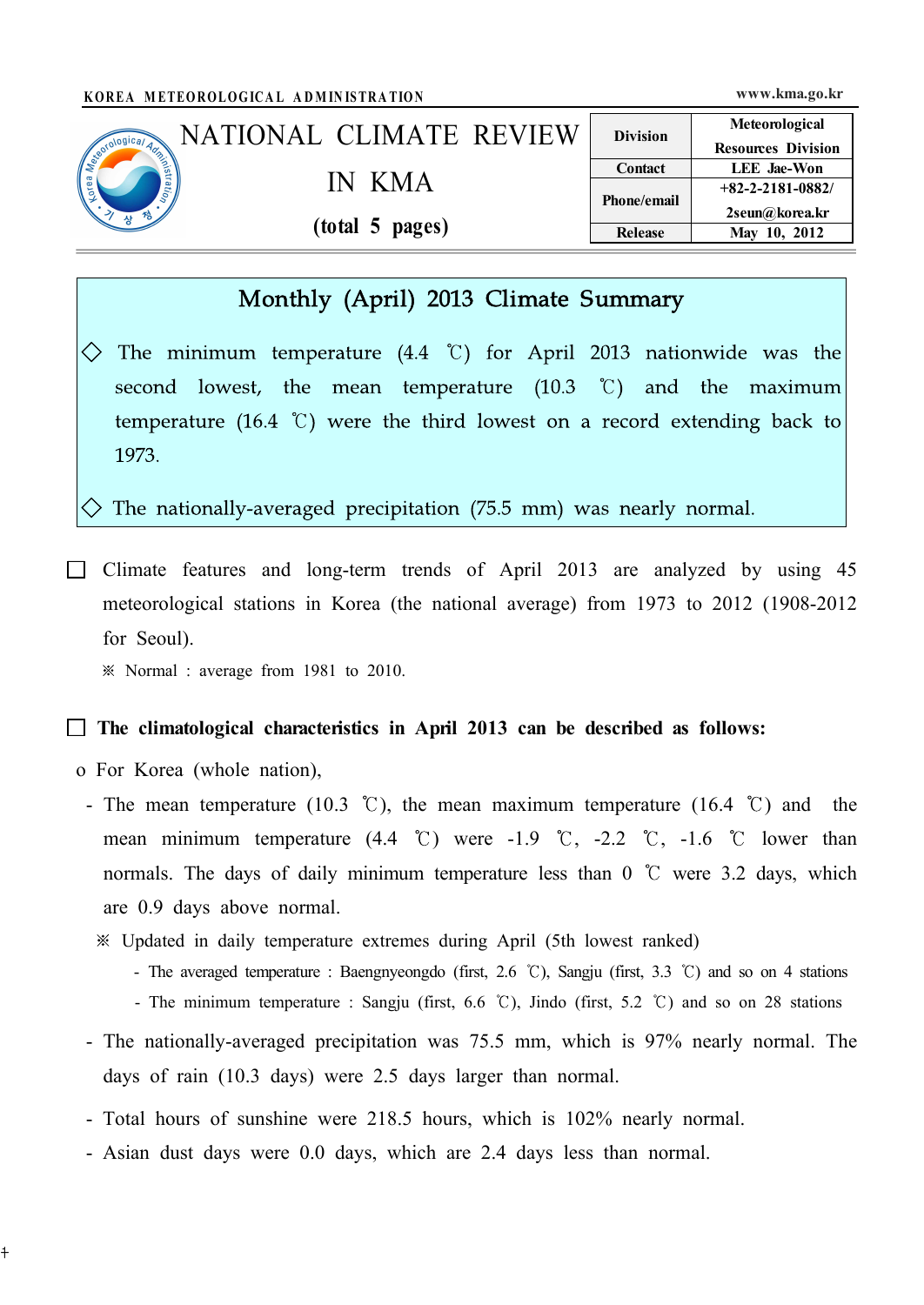- o For Seoul,
	- The mean temperature (10.0 °C), the mean maximum temperature (15.0 °C) and the mean minimum temperature (5.7 °C) were lower than normals, 2.5 °C, 2.8 °C, 2.1 °C respectively. The days of daily minimum temperature less than  $0^{\circ}$  were 0.0 days, which are nearly normal.
	- The amount of precipitation was 71.7 mm, which is 111% nearly normal. The days of rain were 15.0 days, which are 7.2 days above normal.
- Total hours of sunshine were 213.2 hours, which is 104% nearly normal.
- Asian dust days were 0.0 days, which are 3.3 days less than normal.

### □ Long-term trend of April 2013 climate

o For Korea (whole nation),

- National mean temperature of April 2000s (2001-2010) was higher than 0.5 ℃ that of the 1970s. The days of daily minimum temperature less than  $0\degree\text{C}$  in April 2000s were less than 0.4 days those of the 1970s.
- The Nationally-averaged precipitation in April 2000s was less than 46.9 mm that of the 1970s. And the days of rain in April 2000s were less than 1.2 days those of 1970s.
- Total hours of sunshine in April 2000s were less than 7.3 hours those of the 1970s.
- o For Seoul,
- The mean temperature of April 2000s (2001-2010) was higher than 1.0 ℃ that of the 1970s. The days of daily minimum temperature less than  $0\degree$  in April 2000s were less than 1.2 days those of the 1970s.
- The amount of precipitation in April 2000s were less than 37.5 mm those of the 1970s and the days of rain in April 2000s were less than 0.6 days those of 1970s.
- Total hours of sunshine in April 2000s were less than 16.8 hours those of the 1970s.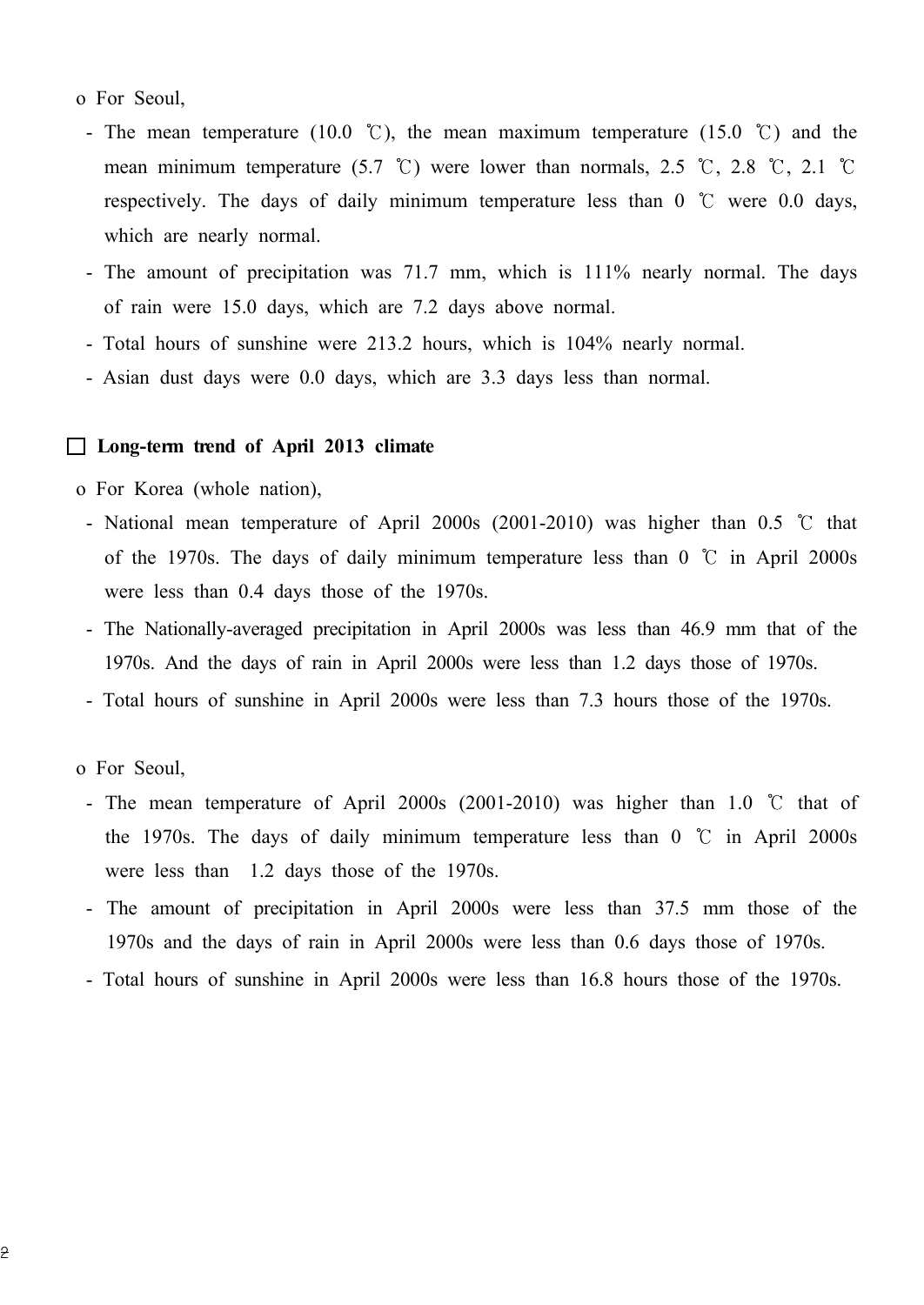# Appendix 1 Climate Features in April 2013



Fig 1. Temperatures (mean, mean maximum, and mean minimum), and precipitation in South Korea during April (1973-2012).

|  |  | $\Box$ Average values of meteorological elements across Korea during April (1973~2013) |  |  |  |  |
|--|--|----------------------------------------------------------------------------------------|--|--|--|--|
|  |  |                                                                                        |  |  |  |  |

| Elements (National)<br>average                               | April<br>2013(a) | April<br>2012(b) | Nomals of<br>April<br>$(1981 - 2010)$ (c) | a-b     | $a-c$        | Rank since 1973<br>(within 5th) |
|--------------------------------------------------------------|------------------|------------------|-------------------------------------------|---------|--------------|---------------------------------|
| (°C)<br>Mean temperature                                     | 10.3             | 12.6             | 12.2                                      | $-2.3$  | $-1.9$       | the third lowest                |
| $^{\prime}$ $^{\prime}$ $\Gamma$ )<br>Mean maximum temp.     | 16.4             | 18.8             | 18.6                                      | $-2.4$  | $-2.2$       | the third lowest                |
| Mean minimum temp.                                           | 4.4              | 6.7              | 6.0                                       | $-2.3$  | $-1.6$       | the second lowest               |
| Amount of precipitation (mm)                                 | 75.5             | 131.3            | 78.5                                      | $-55.8$ | $-3.0(97%)$  | $\overline{\phantom{a}}$        |
| Days of rain (day)                                           | 10.3             | 9.6              | 7.8                                       | 0.7     | 2.5          |                                 |
| Sunshine duration (hour)                                     | 218.5            | 215.7            | 213.6                                     | 2.8     | $4.9(102\%)$ |                                 |
| Mean cloud amount $(1/10)$                                   | 4.8              | 4.6              | 4.7                                       | 0.2     | 0.1          | $\overline{\phantom{a}}$        |
| Days of minimum<br>temperature less than $0^{\circ}$ C (day) | 3.2              | 2.4              | 2.3                                       | 0.8     | 0.9          |                                 |
| Asian dust days(day)                                         | 0.0              | 0.1              | 2.4                                       | $-0.1$  | $-2.4$       |                                 |

## □ Average values of meteorological elements across Korea during April for each decade (1973~2010)

| Year             | Mean<br>temp.<br>$(\degree C)$ | Mean<br>max.<br>temp.<br>$^{\circ}\mathbb{C})$ | Mean<br>min.<br>temp.<br>(°C) | Amount of<br>precipitation<br>(mm) | rain<br>$\frac{day}{ }$ | Days of Sunshine<br>duration<br>(hour) | Mean<br>cloud<br>amount<br>(1/10) | Days of<br>minimum<br>temperature less<br>than $0^{\circ}$ (day) | Asian dust<br>days(day) |
|------------------|--------------------------------|------------------------------------------------|-------------------------------|------------------------------------|-------------------------|----------------------------------------|-----------------------------------|------------------------------------------------------------------|-------------------------|
| $1973 - 1980(a)$ | 11.8                           | 17.7                                           | 6.0                           | 132.5                              | 9.2                     | 210.4                                  | 5.3                               | 2.1                                                              | 1.5                     |
| $1981 - 1990(b)$ | 12.0                           | 18.5                                           | 5.8                           | 73.8                               | 8.1                     | 220.2                                  | 4.9                               | 2.2                                                              | 1.4                     |
| $1991 - 2000(c)$ | 12.2                           | 18.8                                           | 6.0                           | 76.0                               | 7.4                     | 217.6                                  | 4.5                               | 3.1                                                              | 3.0                     |
| $2001 - 2010(d)$ | 12.3                           | 18.7                                           | 6.3                           | 85.6                               | 8.0                     | 203.1                                  | 4.6                               | 1.7                                                              | 2.8                     |
| 2013(e)          | 10.3                           | 16.4                                           | 4.4                           | 75.5                               | 10.3                    | 218.5                                  | 4.8                               | 3.2                                                              | 0.0                     |
| $d-a$            | 0.5                            | 1.0                                            | 0.3                           | $-46.9$                            | $-1.2$                  | $-7.3$                                 | $-0.7$                            | $-0.4$                                                           | 1.3                     |
| $d-b$            | 0.3                            | 0.2                                            | 0.5                           | 11.8                               | $-0.1$                  | $-17.1$                                | $-0.3$                            | $-0.5$                                                           | 1.4                     |
| $d-c$            | 0.1                            | $-0.1$                                         | 0.3                           | 9.6                                | 0.6                     | $-14.5$                                | 0.1                               | $-1.4$                                                           | $-0.2$                  |
| e-d              | $-2.0$                         | $-2.3$                                         | $-1.9$                        | $-10.1$                            | 2.3                     | 15.4                                   | 0.2                               | 1.5                                                              | $-2.8$                  |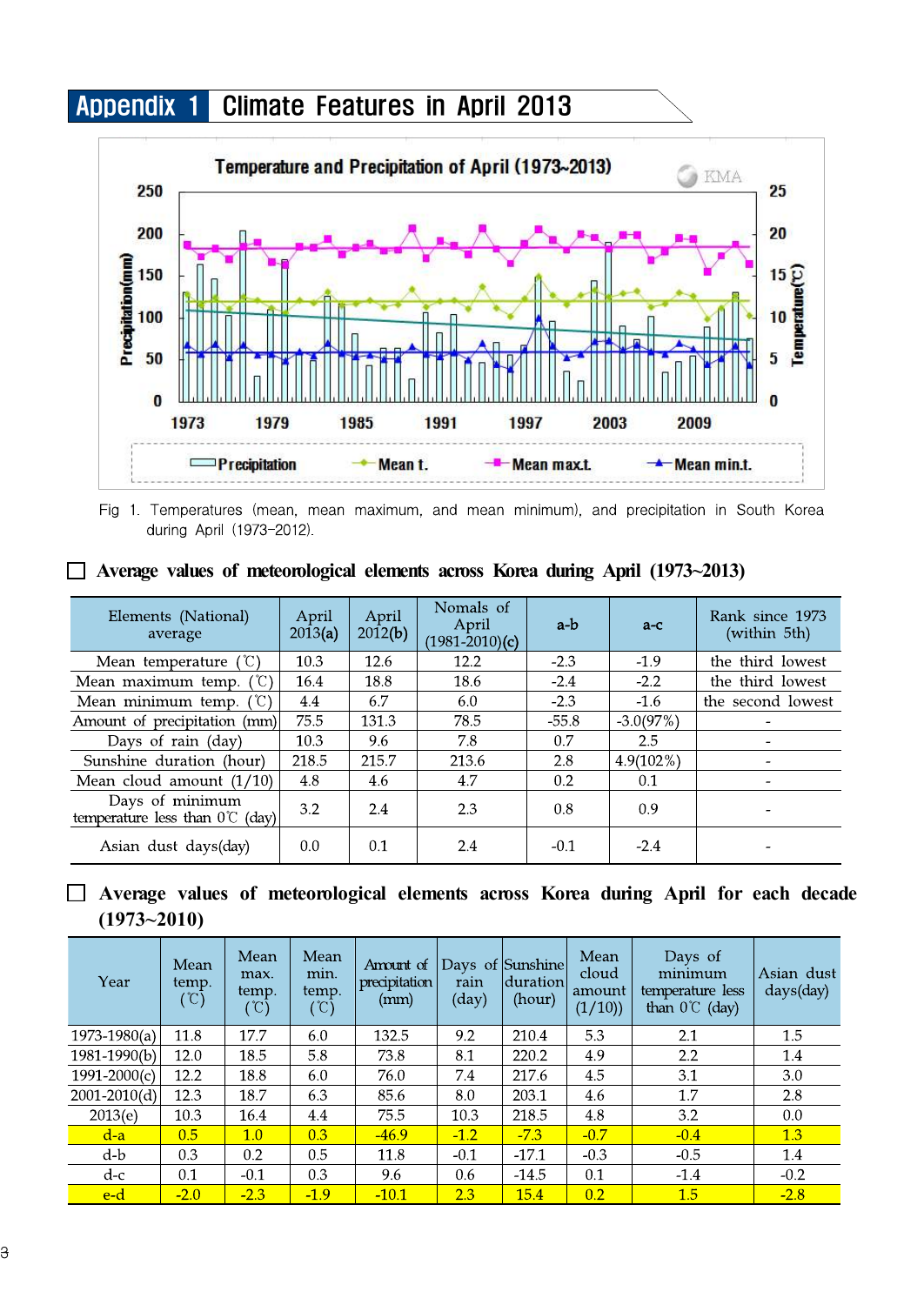

Fig 2. Temperatures (mean, mean maximum, and mean minimum), and precipitation in Seoul during April (1908-2012)

### □ Average values of meteorological elements across Seoul during April (1908-2013)

| Elements (Seoul) average                                   | April<br>2013(a) | April<br>2012(b) | Nomals of<br>April<br>$(1981 - 2010)(c)$ | a-b     | $a-c$        | Rank since 1908<br>(within 5th) |
|------------------------------------------------------------|------------------|------------------|------------------------------------------|---------|--------------|---------------------------------|
| Mean temperature $(\mathcal{C})$                           | 10.0             | 12.3             | 12.5                                     | $-2.3$  | $-2.5$       |                                 |
| Mean maximum temp. $({}^{\circ}\mathbb{C})$                | 15.0             | 17.9             | 17.8                                     | $-2.9$  | $-2.8$       |                                 |
| Mean minimum temp. $({\mathcal{C}})$                       | 5.7              | 7.8              | 7.8                                      | $-2.1$  | $-2.1$       | $\overline{\phantom{a}}$        |
| Amount of precipitation (mm)                               | 71.7             | 157.0            | 64.5                                     | $-85.3$ | $7.2(111\%)$ |                                 |
| Days of rain (day)                                         | 15.0             | 8.0              | 7.8                                      | 7.0     | 7.2          | the fourth largest              |
| Sunshine duration (hour)                                   | 213.2            | 212.5            | 205.0                                    | 0.7     | $8.2(104\%)$ |                                 |
| Mean cloud amount $(1/10)$                                 | 5.0              | 4.6              | 4.6                                      | 0.4     | 0.4          |                                 |
| Days of minimum<br>temperature less than $0^{\circ}$ (day) | 0.0              | 0.0              | 0.1                                      | 0.0     | $-0.1$       |                                 |
| Asian dust days(day)                                       | 0.0              | 0.0              | 3.3                                      | 0.0     | $-3.3$       |                                 |

□ Average values of meteorological elements across Seoul during April for each decade (1911-2010)

| Year             | Mean<br>temp.<br>(°C) | Mean<br>max.<br>temp.<br>$\mathcal{C}$ | Mean<br>min.<br>temp.<br>$\mathcal{C}$ | Amount of<br>precipitation<br>(mm) | Days of<br>rain<br>$\frac{day}{ }$ | Sunshine<br>duration<br>(hour) | Mean<br>cloud<br>amount<br>(1/10) | Days of<br>minimum<br>temperature less<br>than $0^{\circ}$ (day) | Asian dust<br>days(day) |
|------------------|-----------------------|----------------------------------------|----------------------------------------|------------------------------------|------------------------------------|--------------------------------|-----------------------------------|------------------------------------------------------------------|-------------------------|
| $1911 - 1920(a)$ | 10.2                  | 16.5                                   | 4.8                                    | 84.6                               | 9.7                                | 232.1                          | 5.7                               | 1.4                                                              | 0.9                     |
| 1921-1930        | 10.9                  | 17.4                                   | 5.1                                    | 74.9                               | 7.5                                | 227.8                          | 5.7                               | 1.7                                                              | 0.0                     |
| 1931-1940(b)     | 10.1                  | 16.3                                   | 5.0                                    | 76.1                               | 7.6                                | 226.2                          | 5.7                               | 2.3                                                              | 0.0                     |
| 1941-1949        | 10.5                  | 16.9                                   | 5.1                                    | 51.9                               | 7.6                                | 246                            | 5.0                               | 1.9                                                              | 0.0                     |
| 1954-1960        | 10.6                  | 16.4                                   | 5.9                                    | 80.3                               | 8.9                                | 207.3                          | 5.3                               | 1.1                                                              | 0.6                     |
| 1961-1970        | 11.7                  | 17.1                                   | 6.9                                    | 116.5                              | 9.2                                | 196.9                          | 5.6                               | 0.4                                                              | 1.0                     |
| $1971 - 1980(c)$ | 11.6                  | 17.0                                   | 6.9                                    | 111.2                              | 9.1                                | 196.1                          | 5.2                               | 0.2                                                              | 1.4                     |
| 1981-1990        | 12.1                  | 17.8                                   | 7.2                                    | 53.2                               | 7.2                                | 222.8                          | 4.8                               | 0.0                                                              | 1.6                     |
| 1991-2000        | 12.7                  | 18.1                                   | 7.9                                    | 66.6                               | 7.8                                | 213.1                          | 4.3                               | 0.4                                                              | 4.5                     |
| $2001 - 2010(d)$ | 12.6                  | 17.6                                   | 8.2                                    | 73.7                               | 8.5                                | 179.3                          | 4.6                               | 0.0                                                              | 3.9                     |
| 2013(e)          | 10.0                  | 15.0                                   | 5.7                                    | 71.7                               | 15.0                               | 213.2                          | 5.0                               | 0.0                                                              | 30.0                    |
| $d-a$            | 2.4                   | 1.1                                    | 3.4                                    | $-10.9$                            | $-1.2$                             | $-52.8$                        | $-1.1$                            | $-1.4$                                                           | 3.0                     |
| d-b              | 2.5                   | 1.3                                    | 3.2                                    | $-2.4$                             | 0.9                                | $-46.9$                        | $-1.1$                            | $-2.3$                                                           | 3.9                     |
| $d-c$            | 1.0                   | 0.6                                    | 1.3                                    | $-37.5$                            | $-0.6$                             | $-16.8$                        | $-0.6$                            | $-0.2$                                                           | 2.5                     |
| $e-d$            | $-2.6$                | $-2.6$                                 | $-2.5$                                 | $-2.0$                             | 6.5                                | 33.9                           | 0.4                               | 0.0                                                              | 26.1                    |